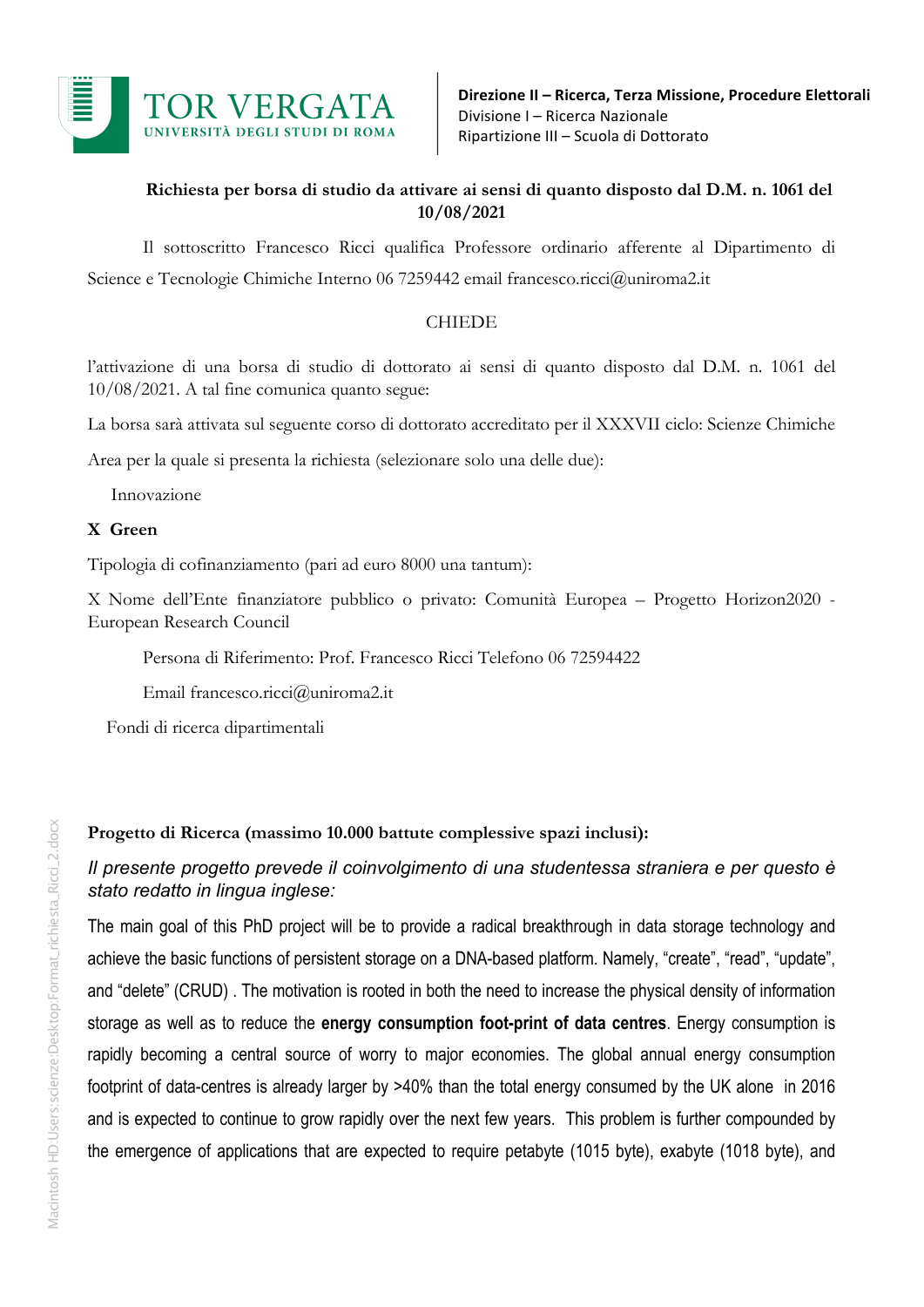

even as much as zettabyte (1021 byte) level data sets (e.g. personalized medicine applications). This growth is not sustainable, which means that novel data storage solutions will be needed in the very near future.

Storage of data on synthetic DNA was originally proposed by Richard Feynman in 1959. DNA can potentially be the highest-density large-scale data storage strategy ever created (e.g. current demonstrated bench-mark is 215 petabytes -215 million gigabytes- in a single gram of DNA ). Several works have already demonstrated the capacity of DNA to store enormous amounts of information per gram , but present DNA synthesis and subsequent sequencing does not facilitate all four persistent storage CRUD functions in a scalable and automatable manner. While it is possible to both create and read, synthesis and sequencing are currently slow and cost prohibitive causing an enormous latency (i.e. the time interval between stimulation and response) barrier. The goal of this PhD project is to allow DNA storage to achieve the four CRUD features on much faster time-scales, thus overcoming the latency barrier and making it a viable and attractive alternative for current data storage state-of-the-art.

### Project Objectives

In order to providing a real-world solution to data-storage problem, we have set the following breakthrough technological target objectives for the PhD project so we could ultimately achieve a prototype for a DNA-based CRUD storage device:

Objective 1: The PhD student will first develop multiple versions of what would constitute a rewritable and stable "bit" (short for "binary digit" which is the smallest unit of measurement used to quantify information). The criterion would be to enable rapid write, delete, and read a bit of information without using repeated cycles of DNA synthesis. Second, the PhD student will develop novel encoding methods and associated synthesis approaches that will be dedicated towards applications of data storage. Such synthetic biomolecules will contain characteristics that will make them specifically suited for the complementary non-sequencing rapidread capability that is an essential part of CRUD.

Objective 2: the PhD student will complement the effort of Objective 1 by developing non-sequencing rapid read out of the CRUD bits. To do so, the student will adapt single molecule spectroscopy techniques to produce signals with sufficient signal-to-noise ratio to enable definitive identification of a CRUD-bit state using previously trained machine-learning algorithms.

Objective 3: the student will integrate the CRUD-bits and rapid read modalities with several microfluidics platforms to make multiple candidate CRUD-storage units. The storage units will be the irreducible memory unit of CRUD-storage device, which will allow both repeated writing and reading operations on the CRUD-bits.